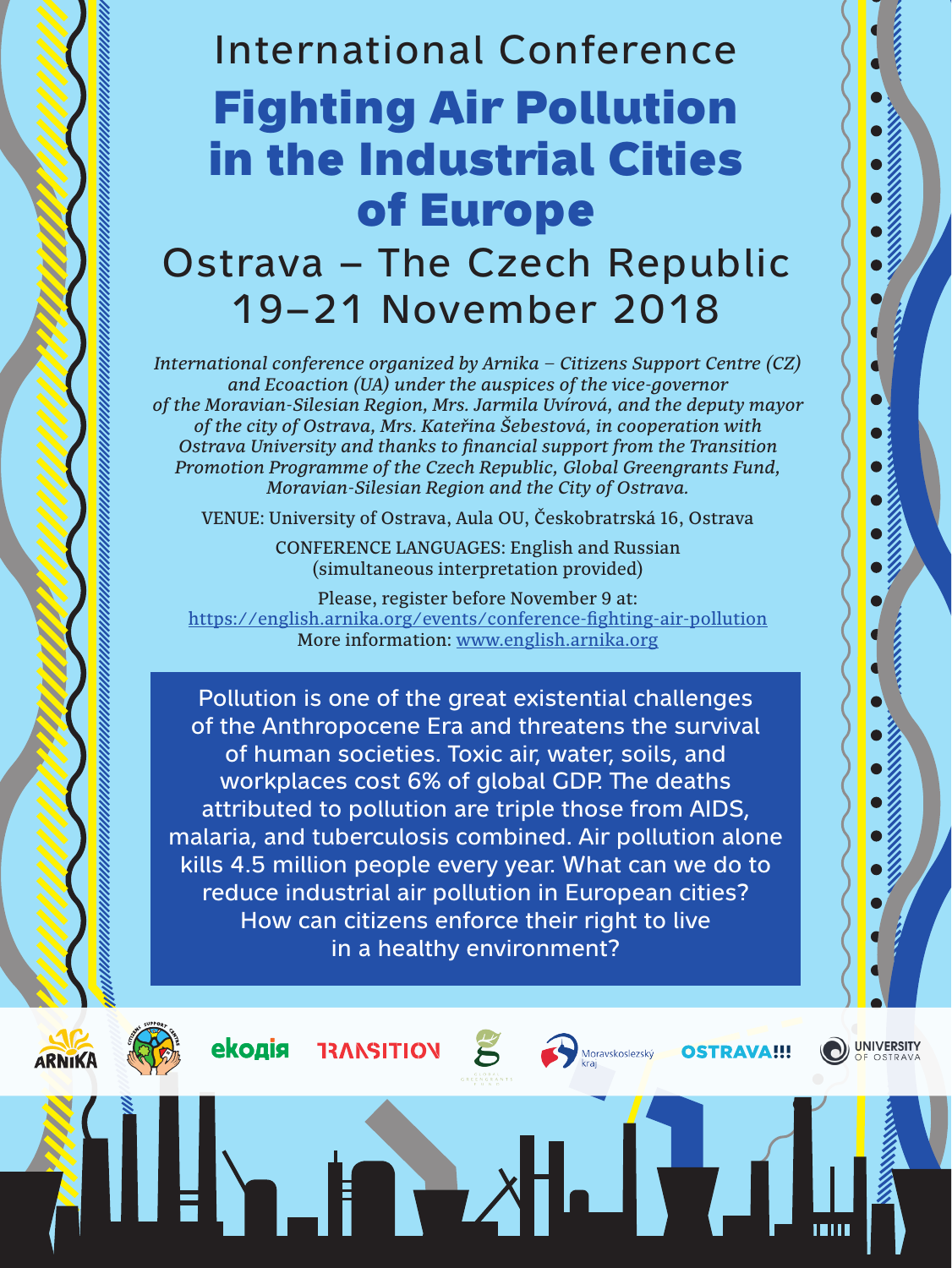## Monday 19 November 2018

## Welcome words and introduction (9:00–9:30)

*Jarmila Uvírová, vice-governor of the Moravian-Silesian Region Kateřina Šebestová, deputy mayor of the City of Ostrava Jan Hradecký, dean of the Faculty of Science, University of Ostrava Martin Skalský, chair of Arnika*

## Morning session (9:30–12:00): Industry, people and the environment

- Radim Šrám, Institute of Experimental Medicine, Czech Academy of Sciences: **Impact of air pollution on human health**
- Petr Jančík, Head of the Department of the Protection of the Environment and Industry of the Technical University of Ostrava: **Technical and technological possibilities to reduce pollution from the steelworks – the story of Ostrava**

#### Coffee break

Jindřich Petrlík, Arnika: **Top ten largest polluters: Access to information as a tool in campaigns for clean air**

Press briefing (12:30–13:30)

Lunch (13:30-14:30)

### Afternoon session (14:30–17:00): Regulation of air pollution in the Czech Republic

- Matěj Mrlina, Ministry of the Environment of the Czech Republic: Legal, **technical and personnel capacities of the government to fight air pollution**
- Jan Kolář, Head of IPPC and EIA Department of CENIA, Czech Environmental Information Agency: **Implementation of the EU Industrial Emissions Directive in the Czech Republic**

#### Coffee break

• Blanka Krejčí, Head of the Air Quality Department, Czech Hydrometeorological Institute, Ostrava regional office: **The national air quality monitoring network in the Czech Republic**

TY

**Н. Б. Д.** 

Welcome drink (17:00–18:00)

Joint dinner (18:00–20:00)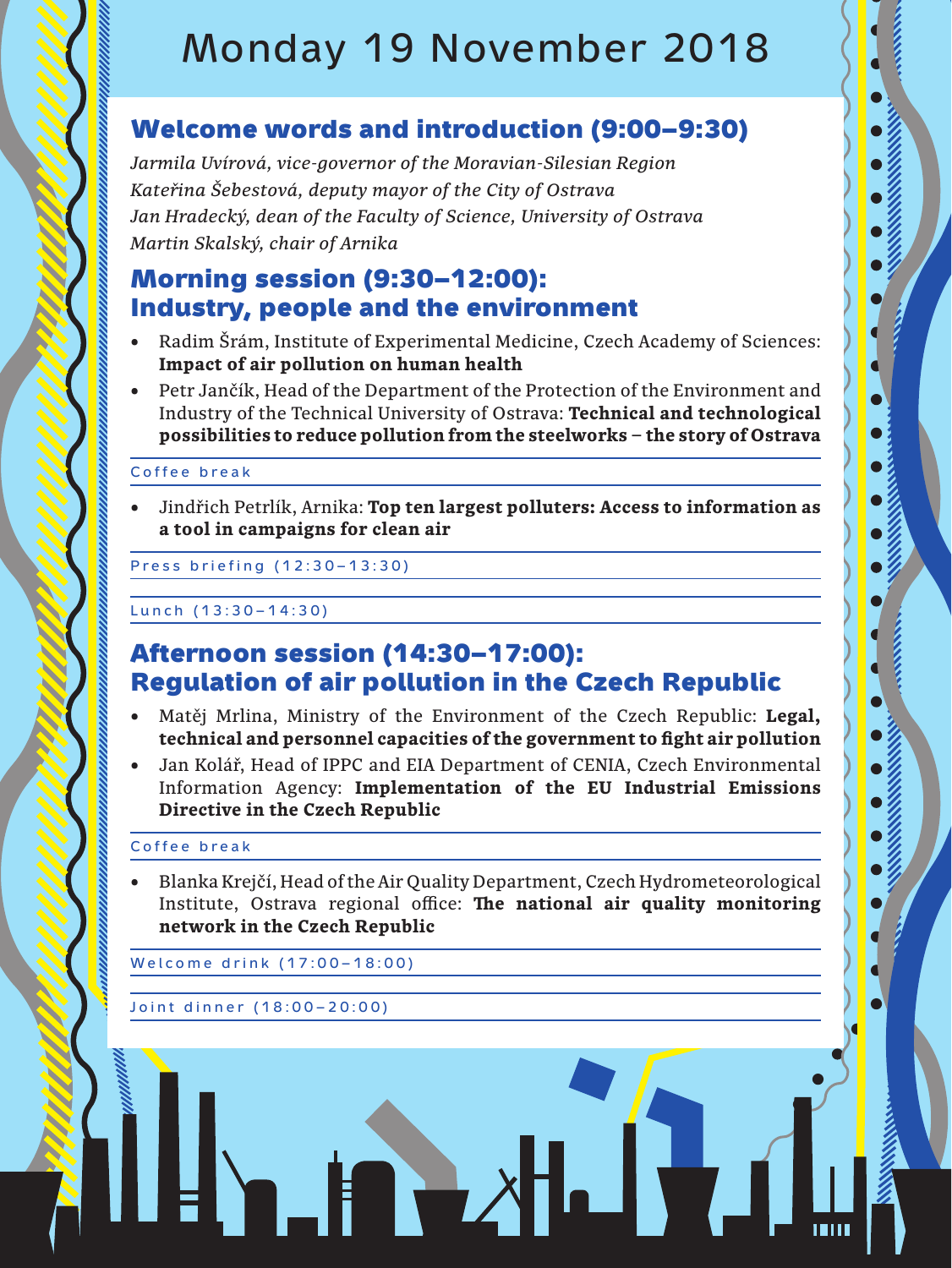## Tuesday 20 November

### Morning session (9:00–13:30): International experience

*Introduction: Kateřina Krejčová, coordinator of international projects of Arnika (The Czech Republic)*

- ITALY Mariano Alterio, environmental lawyer, Peacelink (Taranto): **Environmental disaster of ILVA-Taranto and violation of human rights**
- • POLAND Rafał Psik, Zagłębiowski Smog Alert (Sosnowiec): **Fighting against low-stack and industrial pollution in small and medium-sized Polish cities**

#### Coffee break

- • KAZAKHSTAN Dmitriy Kalmykov, Ecomuseum (Karaganda): **The city where black snow falls**
- ARMENIA Oleg Durganyan, SOS Without Borders (Alaverdi): **Smoke over the valley of UNESCO monasteries, employment and tourism**
- BOSNIA AND HERZEGOVINA Samir Lemeš, Eko forum (Zenica): **Rusting promises – always in the future tense**

#### Lunch (13:30–14:30)

### Afternoon session (14:30–17:30): Closed workshop – International finance / for registered participants only

• Pippa Gallop, CEE Bankwatch Network: **Experiences with tackling European public financing for ArcelorMittal**

Coffee break

### Closing session (17:30–19:00): Discussion "What can we do together?"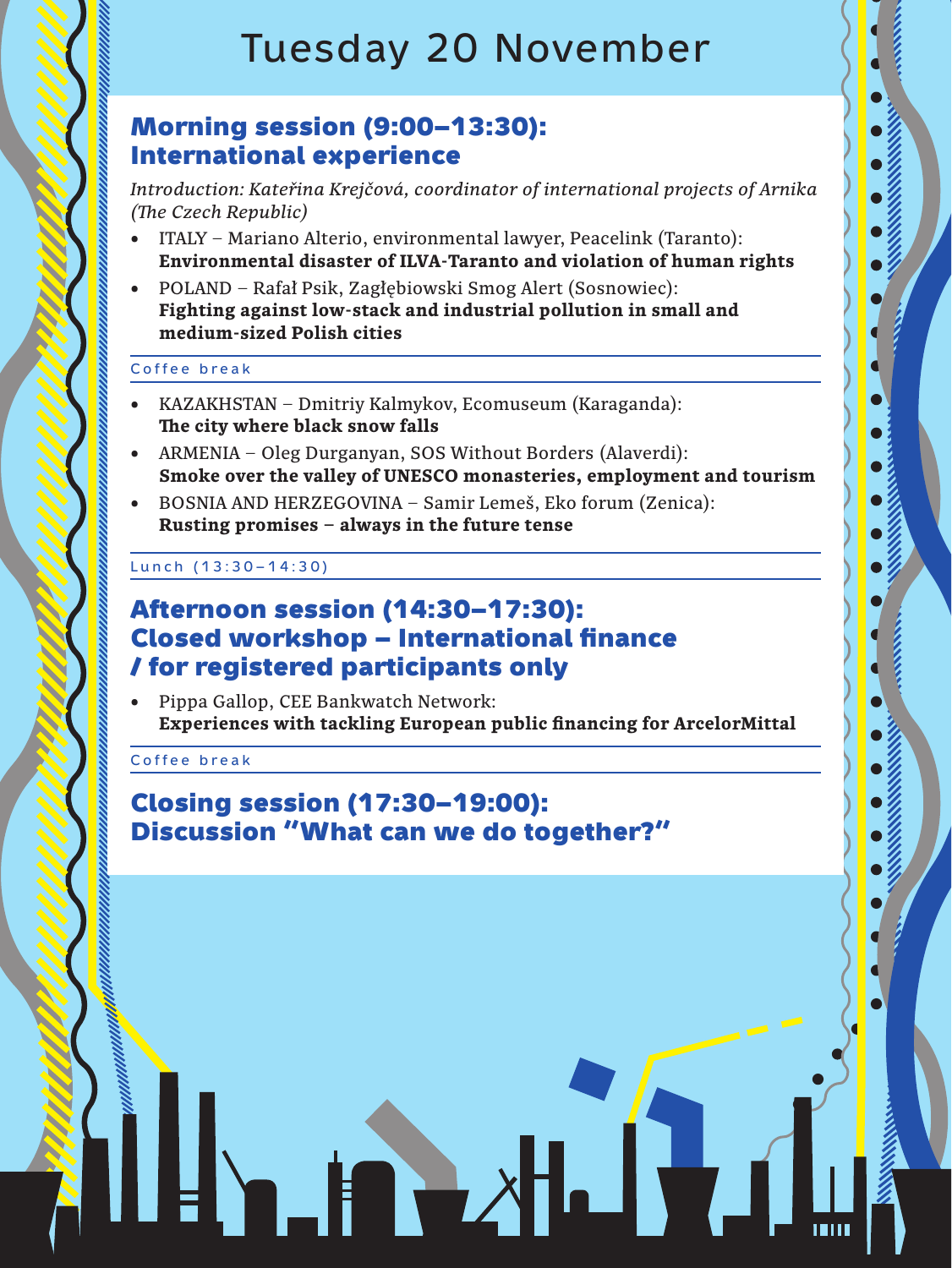## Wednesday 21 November

### Morning session (9:00–12:00): Air pollution in Ukraine

*Introduction: Tamara Kharchilava, Ecoaction (Ukraine)*

- DNIPRO Maxim Soroka: **Monitoring and control of air pollution in Ukraine**
- KHARKIV Elena Reshetko: **Citizens campaign and tracking the health risks**

#### Coffee break

- KRIVIY RIH Anna Ambrosova: **Cooperation with ArcelorMittal in a working group**
- • ZAPORIZHIA Iryna Pirogova: **Involvement of experts in a public campaign**
- • MARIUPOL Maxim Borodin: **Activism and local politics**

#### Lunch (12:30–13:30)

## Afternoon session (13:30–16:00): Air pollution in Ostrava

- Nikola Carić and Nela Římanová, director and the coordinator of the Clean Sky Association: **Clean Skies – participating in Ostrava´s air pollution solutions**
- • Petra Andrášik, lawyer of Frank Bold: **Legal tools for fighting air pollution in the EU**
- • Tomáš Mosler, head of air protection, ArcelorMittal Ostrava: **Efforts of a steelmaker to minimize its environmental footprint**

#### Coffee break

### Closing session (16:30–18:30): Adoption of the declaration of the conference